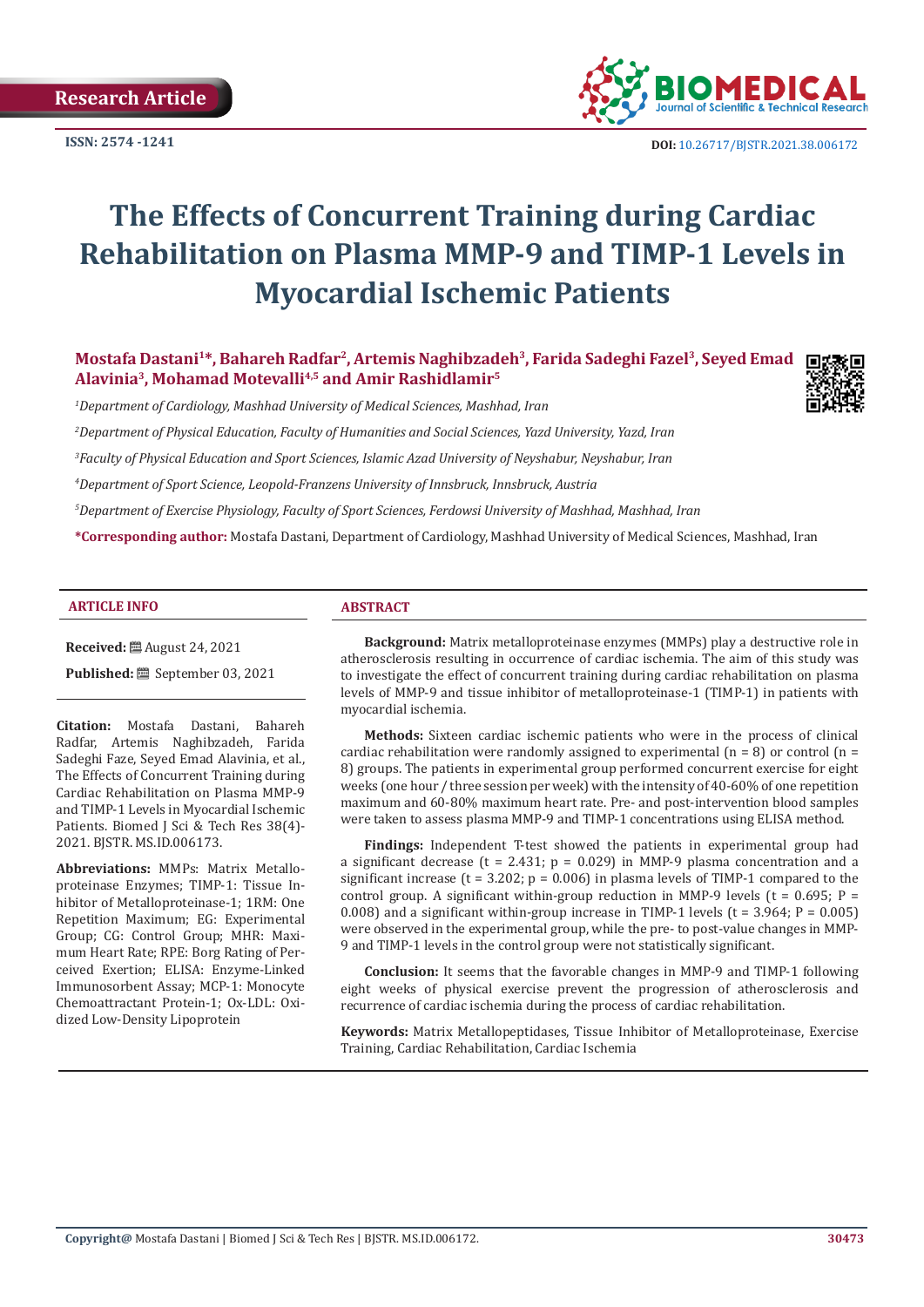# **Introduction**

Cardiac ischemia is considered as one of the deadliest heart diseases. According to the reports from American Heart Association, one third of cardiac patients suffer from ischemic heart ailment [1]. Several genomic and environmental factors including but not limited to family history, gender, age, smoking, hypertension, diabetes, hyperlipidemia, and lack of physical activity can potentially contribute to atherosclerosis and subsequently ischemic heart disease [2,3]. Atherosclerosis, a chronic inflammatory disease, is characterized as the accumulation of fat and other substances on the inner surface of artery walls [4]. In the atherosclerotic situation, due to the deficiency of blood flow in the coronary arteries, an acute blockage occurs which is defined as a heart attack [5]. With the progression of atherosclerosis, the smooth muscle cells move toward the intima in response to growth factors released by active macrophages and endothelial cells. Active macrophages weaken the extracellular matrix and support the platelet fibrosis by producing matrix metalloproteinases (MMPs) suggesting a prominent role in the process of atherosclerosis and rupturing the artery walls [6]. Matrix metalloproteinases (MMPs), which are a large group of protease enzymes, are responsible for the breaking down of extracellular matrix.

To date, 26 members of MMP family have been identified, and among them, gelatinase-B (or MMP-9) has a higher activity than other members [7] with a well-documented potential in developing cardiovascular disease in human populations [8]. Based on the evidence, myocardium expression of MMP-9 is increased in the patients with coronary artery disease [9,10]. However, due to the damaging role of MMPs, their activity is strongly regulating by four tissue inhibitors (TIMPs) namely TIMP-1, TIMP-2, TIMP-3, and TIMP-4 which can control the detrimental activities of MPPs in vertebrates [11]. Among the TIMP family, it has been reported that TIMP-1 is a potent inhibitor of many MMPs including MMP-9 [12] and play a key role in the structure and function of myocardium ae well as the control of extracellular matrix proteolysis in cardiovascular system [12]. Recurrence of cardiac ischemia and its unfavorable consequences are a major concern among cardiac ischemic patients as well as cardiovascular specialists [8]. Nowadays, with developing clinical centers, medical strategies, and patients' knowledge in diagnosing early signs of heart disease the rate of mortality has been clearly decreased; however, some of these patients with the acute symptoms have been hospitalized for the second and third time and some of them still may have died [13].

In addition to pharmacological treatments and implementing medical interventions on coronary arteries, cardiac rehabilitation program has been well-documented in controlling the risk factors, improving life quality, and reducing the mortality rate [14]. The cardiac rehabilitation program is designed to limit the physiological and psychological consequences of cardiovascular disease, reduce the risk of sudden death or stroke, control cardiac symptoms, and decline the atherosclerosis [15]. Physical exercise is frequently used as a non-pharmacological and supplemental method in the process of medical treatment for a variety of reasons [16]. As an incentive method, physical exercise can be used during cardiac rehabilitation programs due to its low cost and attractiveness [17]. The type of physical exercise used in cardiac rehabilitation programs is generally aerobic in forms of walking, running, or cycling [18]. However, it has been recently reported that a welldesigned resistance training program accompanied by aerobic exercise can be considered as a helpful strategy in rehabilitation programs. In this regard, the American Heart Association has also recommended that resistance training be performed twice a week in cardiac rehabilitation programs [18].

According to the recent scientific reports, the implementation of physical exercise in rehabilitation programs can lead to effective outcomes on some clinical indicators involved in the occurrence of atherosclerosis [19]. In a study examining the effect of cardiac rehabilitation on the atherosclerosis biomarkers in patients with cardiac ischemia, the authors reported that performing physical exercise during cardiac rehabilitation programs will prevent reoccurrence of cardiac ischemia [20]. However, due to the increasing prevalence of ischemic heart disease [1] and considering the importance role of MMPs particularly MMP-9 in the formation and stabilization of atherosclerotic plaque, few studies have yet examined the effects of a well-planed physical exercise during cardiac rehabilitation on the levels of metalloproteinases and their tissue inhibitors in patients with cardiac ischemia [21,22]. Therefore, the need for a comprehensive investigation in this promising area is clearly evident and the present study is designed to examine this imperative issue.

# **Materials and Methods**

The present study is an experimental controlled clinical trial. Sixteen cardiovascular patients with atherosclerotic symptoms who were referred to a cardiac hospital in Mashhad, Iran were selected and randomly assigned to an experimental  $(n = 8)$  or control  $(n = 8)$ group. Scheme of the study design is shown in Figure 1. Before the commencement of the study, patients in both groups were monitored by a cardiologist and were reported to have symptoms of coronary heart disease. For each patient, a file including demographic information, history, clinical cardiac reports, and anthropometric data was provided. At the beginning of the rehabilitation program, an initial assessment of cardiac function was conducted using echocardiographic devices. During the study, participants in both groups followed the prescribed medications and diets (with a particular amount of calorie and macronutrients per kilogram of body weight for all participants) which were provided by a dietitian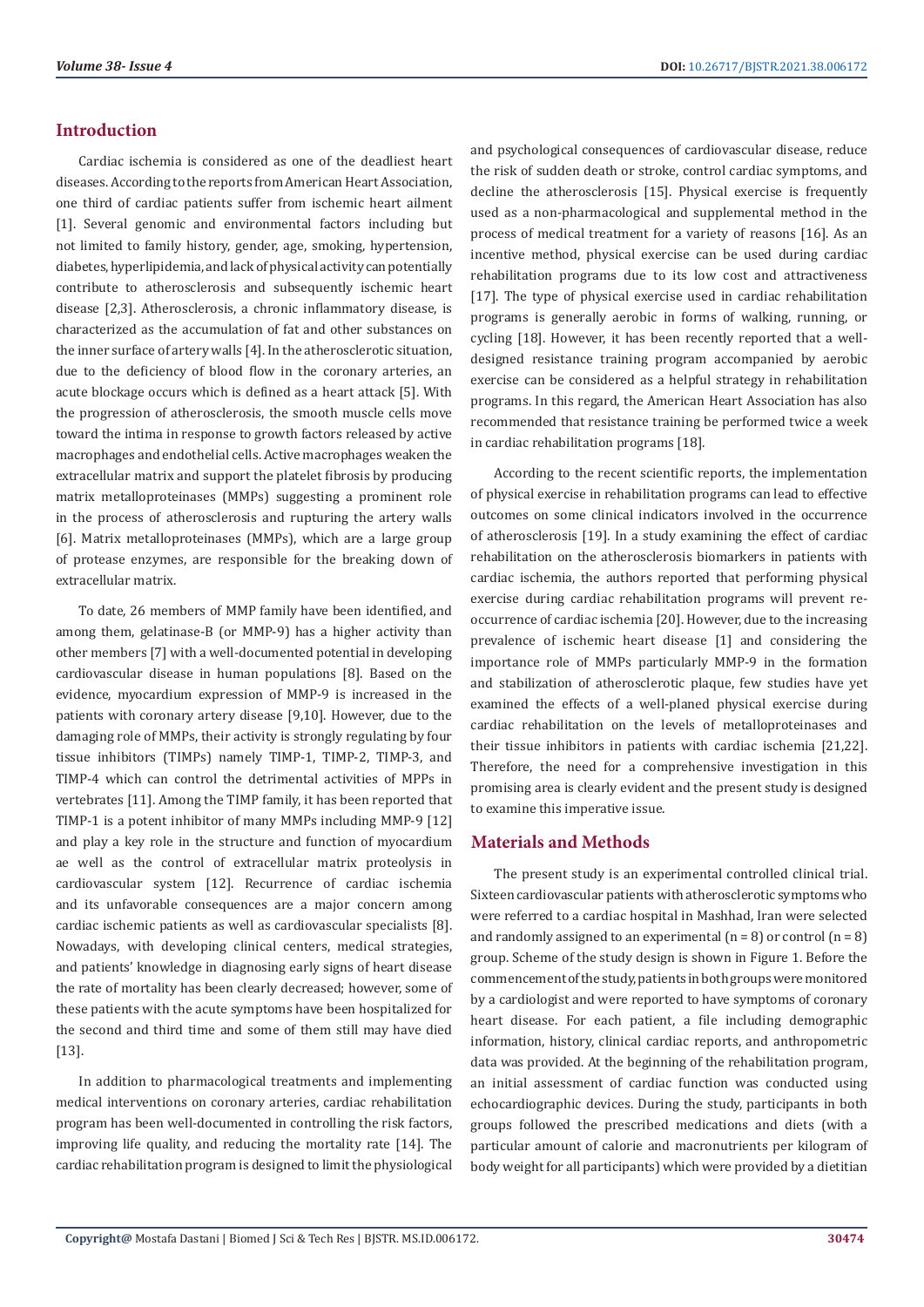and a cardiologist. The patients in experimental group completed an eight-week moderate concurrent exercise program with 40-60% of their one maximum repetition.

According to the American Heart Association guidelines, the patient's exercise intensity was monitored to be between 60 and 80% of their maximum heart rate [23] using the individualized electrocardiograms connecting to each participant during exercise sessions. Moreover, Borg Rating of Perceived Exertion (RPE) scale was also used to a further control of the exercise intensity, and the patients in experimental group were asked to keep their activity intensity between level 11 (relatively light) and level 13 (somewhat

difficult) [24]. The concurrent training protocol is shown in Table 1. Before the commencement of training sessions, participants in experimental group were informed and introduced to devices and exercises in one session and then practiced three sessions per week for eight weeks. Each training session lasted about one hour performing mixed aerobic and anaerobic exercises using treadmills, bikes, ergometers, physio balls, and light weights. At the starting of each raining sessions 5 minutes of warm-up, 5 minutes of walking on treadmill, 5 minutes of bike pedaling, and 5 minutes of upperbody ergometer pedaling were done with three minutes of inactive rest between each aerobic exercise.

**Table 1:** Concurrent training protocol.

| Week                 | <b>Training</b><br><b>Sessions</b> | <b>Resistance Training</b> |                               |            |                     | <b>Endurance Training</b> |                     |
|----------------------|------------------------------------|----------------------------|-------------------------------|------------|---------------------|---------------------------|---------------------|
|                      |                                    | <b>Sets</b>                | <b>Rest Interval</b><br>(min) | Repetition | Intensity<br>(%1RM) | Volume (min)              | Intensity<br>(%MHR) |
| $\blacktriangleleft$ | 3                                  | 3                          | 2                             | 10         | 40                  | 15                        | $60 - 65$           |
| $\overline{2}$       | 3                                  | 3                          | 2                             | $10 - 11$  | 40                  | 15                        | $60 - 65$           |
| 3                    | 3                                  | 3                          | $\overline{2}$                | $11 - 12$  | 40                  | 15                        | $65 - 70$           |
| $\overline{4}$       | 3                                  | 3                          | $\overline{2}$                | $11 - 13$  | 50                  | 15                        | $65 - 70$           |
| 5                    | 3                                  | 3                          | 2                             | $12 - 13$  | 50                  | 15                        | $70 - 75$           |
| 6                    | 3                                  | 3                          | 2                             | $13 - 14$  | 50                  | 15                        | $70 - 75$           |
| 7                    | 3                                  | 3                          | 2                             | $14 - 15$  | 60                  | 15                        | $75 - 80$           |
| 8                    | 3                                  | 3                          | $\overline{2}$                | 15         | 60                  | 15                        | $75 - 80$           |

**Note:** 1RM: One Repetition Maximum; MHR: Maximum Heart Rate.



**Figure 1**: Schematic of the study design. EG: experimental group; CG: control group.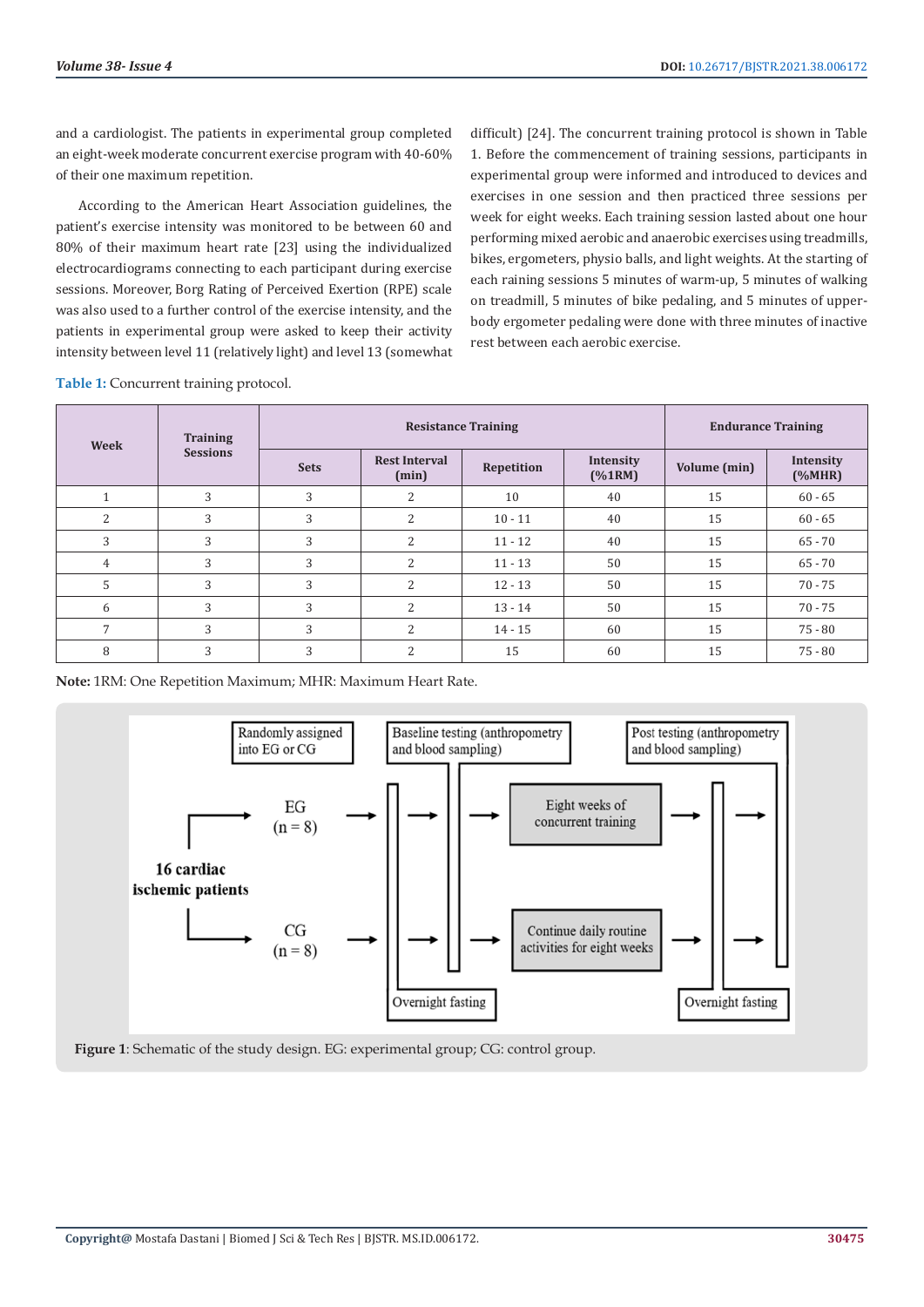After 5 minutes of rest, the individuals gradually performed the following workouts with 10 repetitions in three sets in the initial training sessions and to 15 repetitions in the advanced sessions. The workouts consisted of squat with a physio ball, shoulder flexion, shoulder abduction, elbow flexion, hip flexion, hip abduction, ankle plantar flexion, and ankle dorsi flexion. The workouts were initially performed using the patient's own body weight or limb weight, and gradually improved using therabands and light weights [25]. A careful supervision was applied during the training sessions, and the patients were constantly questioned about the amount of pressure based on the Borg scale. If the value of Borg scale was reported below 11 or above 13, the participant was asked to increase or decrease the effort, respectively.

**Laboratory Methods:** Fasting  $10<sup>cc</sup>$  blood samples were obtained 48 hours before the first training session and 48 hours after the last training session from the participants' antecubital vein in both groups. Blood samples were collected in lavendertop tubes containing anti-coagulant EDTA, and then were carried to laboratory for plasma separation by  $3000$ <sup>rpm</sup> centrifuging for 10 minutes. Subsequently, plasma samples were frozen and stored at -80°C for further analysis. Plasma MMP-9 and TIMP-1 concentrations were assessed by Enzyme-Linked Immunosorbent Assay (ELISA) method using Awareness Stat Fax 2100 device according to the instructions of the ELISA kits (R&D Systems, Minneapolis, MN, USA).

#### **Results**

Data distribution was normal according to the results from Shapiro Wilk test. The baseline characteristics of the participants are shown in Table 2. The independent T-test showed a significant decrease in plasma MMP-9 concentration  $(t = 2.431; p = 0.029)$ and a significant increase in TIMP-1 plasma levels ( $t = 3.202$ ;  $p =$ 0.006) following the exercise intervention in the exercise group compared to the control group. According to the correlated T-test, a significant within-group decrease in MMP-9 levels ( $t = 0.695$ ;  $p =$ 0.008) and a significant increase in plasma TIMP-1 concentrations  $(t = 3.964; p = 0.005)$  were observed in the experimental group, while within-group changes in MMP-9 and TIMP-1 levels were not significant in the control group.  $(t = 0.21; p = 0.838$  and  $t = 0.46; p = 0.46$ 0.66, respectively) (Figure 2).

**Table 2:** Baseline characteristics of the participants in experimental ( $n = 8$ ) and control ( $n = 8$ ) groups (mean  $\pm$  SD).

|                                     | <b>Experimental Group</b> | <b>Control Group</b> |  |
|-------------------------------------|---------------------------|----------------------|--|
| Age $(y)$                           | $56.25 \pm 6.21$          | $54.09 \pm 6.33$     |  |
| Height $(m)$                        | $1.72 \pm 3.1$            | $1.74 \pm 4.7$       |  |
| Weight (kg)                         | $72.2 \pm 8.73$           | $76.7 \pm 7.45$      |  |
| Body Mass Index ( $\text{kg/m}^2$ ) | $24.7 + 2.94$             | $25.11 + 2.24$       |  |



**Figure 2**: The average changes in plasma levels of MMP-9 (part A) and TIMP-1 (part B) between per- and post-test values in experimental (EX) and control (CON) groups.

#### **Discussion**

Present study showed that after eight weeks of moderate physical exercise during the cardiac rehabilitation period, MMP-9 levels decreased and TIMP-1 levels increased, and significant within-group changes in MMP-9 and TIMP-1 levels were observed

in the experimental group. To date, the investigations assessing the effects of exercise on MMPs and TIMPs levels have often been conducted in healthy, obese, or diabetic populations as well as animal models. Seydanlou and Farzanegi in 2014 reported a significant 20% decrease in MMP-2 levels and a significant 26%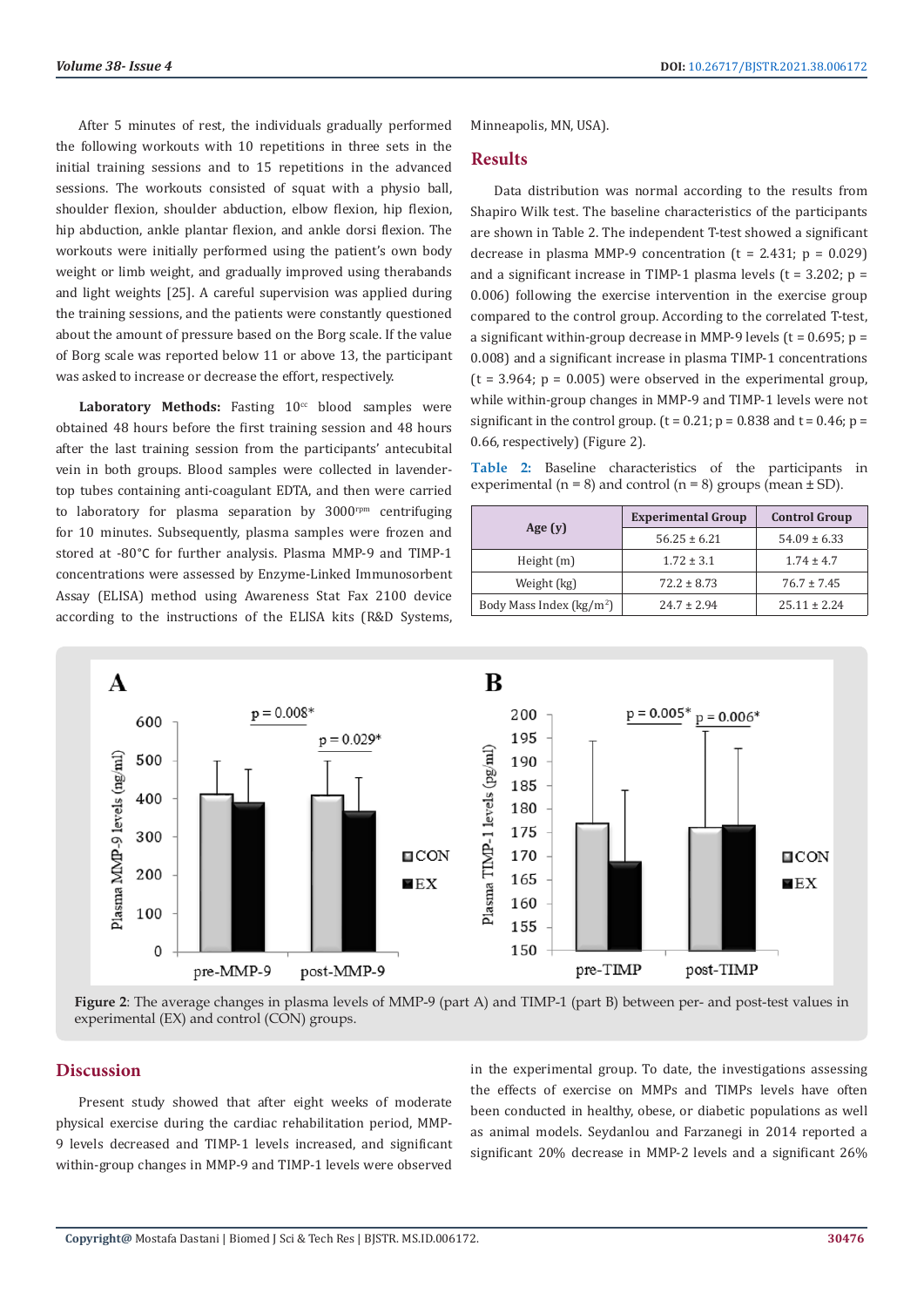increase in TIMP-1 levels of overweight individuals following eight weeks of Pilates training [26]. Consistent with our results, Kadoglou, et al. in 2013 found a significant increase in TIMP-1 concentrations following six weeks of treadmill running in animal models [27], similar to the results of Koskkinen's study but in humans [28]. Although the effectiveness of physical exercise on MMP-9 and TIMP-1 levels are well documented in the literature, limited studies have reported no change in the aforementioned variables following different exercise interventions. Previously, Mackey, et al. reported that a 10-kilometer road and water running has no effect on MMP-2 and MMP-9 levels in young men [29].

Moreover, according to the results of a study by Hoier, et al., eight weeks of cycling training with the intensity of 60% maximum oxygen consumption did not affect the TIMP-1 levels in healthy men [30]. However, these inconsistent findings might be justified by different training methods, varied participants' characteristics, and different sampling methods (muscle biopsy vs blood sample) used in the aforesaid investigations. Metalloproteinase matrix enzymes are believed to alter the formation of the cardiovascular matrix during natural biological processes [31]. However, in pathophysiological processes of various diseases, the expression and activity of these type of proteolytic enzymes are increased due to the increased secretion of proinflammatory cytokines leading to breakdown of several collagens and gelatinases, as well as detrimental effects on microanatomical tissue structures. As a result, exacerbation of inflammatory state and emerging of various heart and vascular diseases might occur with advancing time [32,33]. In a study examining the role of matrix metalloproteinase 1, 2, 3, and 9 in acute myocardial infarction, the authors reported that the plasma concentrations of various MMPs in patients with myocardial infarction were significantly increased [8].

They concluded MMP-9 may play a prominent physiological and pathological role during the stage of myocardial infarction to heart failure, more especially considering the fact that improper vascular redisposition of MMP-9 may promote atherosclerosis *via* weakening of atherosclerotic plaques [34]. It seems the potential mechanisms for reducing exercise-induced MMP-9 levels during cardiac rehabilitation is the changes in the levels of monocyte chemoattractant protein-1 (MCP-1) [35]. MCP-1 attracts monocytes to inflammatory sites located in the vascular subendothelial space. These monocytes are able to differentiate into macrophages and be converted to foam cells *via* absorbing oxidized low-density lipoproteins (Ox-LDL), suggesting an important role for MCP-1 in the pathogenesis of atherosclerosis [36]. The inhibition of MCP-1 by relevant inhibitors prevents plaque inflammation and stops the rupture of disposed plaques [37]. On a better note, MCP-1 in myocytes and smooth vascular cells stimulates the expression of MMP enzymes and consequently induces inflammatory cytokines and MMP enzymes in cardiac myocytes [38].

Although MCP-1 levels were not measured in the present study, several studies have reported a reduction in MCP-1 following exercise suggesting a beneficial effect of physical exercise on heart patients. Thus, MCP-1 reduction is likely links to decreased plasma MMP-9 levels following regular exercise [39]. The activity of MMP inhibitors and the ratio of MMPs to TIMPs are as important as the secretion of tissue MMPs. Under normal conditions, a physiological balance between MMPs and TIMPs is stablished, and the extracellular matrix breakdown and synthesis is well-adjusted. Any disease or mechanical stress that results in decreased immune cells, increased inflammation, secretion of proinflammatory cytokines, and the activity of MMPs, consequently triggers the immediate inhibitory response particularly activation of TIMPs [40]. Hence, the inhibition of MMP proteolytic activity has been suggested as a therapeutic approach in various heart diseases [41-43].

# **Conclusion**

In the present study, an inverse relationship between the bioactivity of MMP-9 and TIMP-1 was observed following eight weeks of exercise intervention in ischemic cardiac patients. Considering the favorable effects of physical exercise on cardiac rehabilitation, it can be suggested that patients with cardiac ischemia can accelerate their recovery process and reduce the risk of stroke reoccurrence by doing moderate intensity of physical exercise at least three time per week.

#### **Acknowledgement**

The authors wish to thank the participants in this research project.

# **Funding**

This research did not receive any specific grant or funding from agencies in the public, commercial, or not-for-profit sectors.

# **Conflict of Interest**

No conflicts of interest are declared by the authors.

#### **References**

- 1. [Chughtai H, Ratner D, Pozo M, Crouchman JA, Niedz B, et al. \(2011\)](https://pubmed.ncbi.nlm.nih.gov/20825810/) [Prehospital Delay and its Impact on Time to Treatment in ST-elevation](https://pubmed.ncbi.nlm.nih.gov/20825810/) [Myocardial Infarction. Am J Emerg Med 29\(4\): 396-400.](https://pubmed.ncbi.nlm.nih.gov/20825810/)
- 2. [Kim JH, Kim DJ, Jang HC, Choi SH \(2011\) Epidemiology of Micro- and](https://www.ncbi.nlm.nih.gov/pmc/articles/PMC3253966/) [Macrovascular Complications of Type 2 Diabetes in Korea. Diabetes](https://www.ncbi.nlm.nih.gov/pmc/articles/PMC3253966/) [Metab J 35\(6\): 571-577.](https://www.ncbi.nlm.nih.gov/pmc/articles/PMC3253966/)
- 3. [Lusis AJ \(2000\) Atherosclerosis. Nature 407\(6801\): 233-241.](https://pubmed.ncbi.nlm.nih.gov/11001066/)
- 4. [Malekpour Dehkordi Z, Javadi E, Doosti M, Paknejad M, Nourbakhsh M,](https://www.researchgate.net/publication/215511074_The_effect_of_Alcoholic_garlic_Allium_sativum_extract_on_ABCA1_expression_in_human_THP-1_macrophages) [et al. \(2011\) The Effect of Alcoholic Garlic \(Allium sativum\) Extract on](https://www.researchgate.net/publication/215511074_The_effect_of_Alcoholic_garlic_Allium_sativum_extract_on_ABCA1_expression_in_human_THP-1_macrophages) [ABCA1 Expression in Human THP-1 Macrophages. Tehran Univ Med J](https://www.researchgate.net/publication/215511074_The_effect_of_Alcoholic_garlic_Allium_sativum_extract_on_ABCA1_expression_in_human_THP-1_macrophages) [69\(3\): 146-152.](https://www.researchgate.net/publication/215511074_The_effect_of_Alcoholic_garlic_Allium_sativum_extract_on_ABCA1_expression_in_human_THP-1_macrophages)
- 5. [Fariba F, Esna Ashari F, Moradi M \(2015\) Comparison of Risk Factors](https://www.sid.ir/en/Journal/ViewPaper.aspx?ID=445380) [Frequency in Patients with ST-elevation MI & Patients with non ST](https://www.sid.ir/en/Journal/ViewPaper.aspx?ID=445380)[elevation MI in Hamadan City. Scientific Journal of Hamadan University](https://www.sid.ir/en/Journal/ViewPaper.aspx?ID=445380) [of Medical Sciences 22\(1\): 11-15.](https://www.sid.ir/en/Journal/ViewPaper.aspx?ID=445380)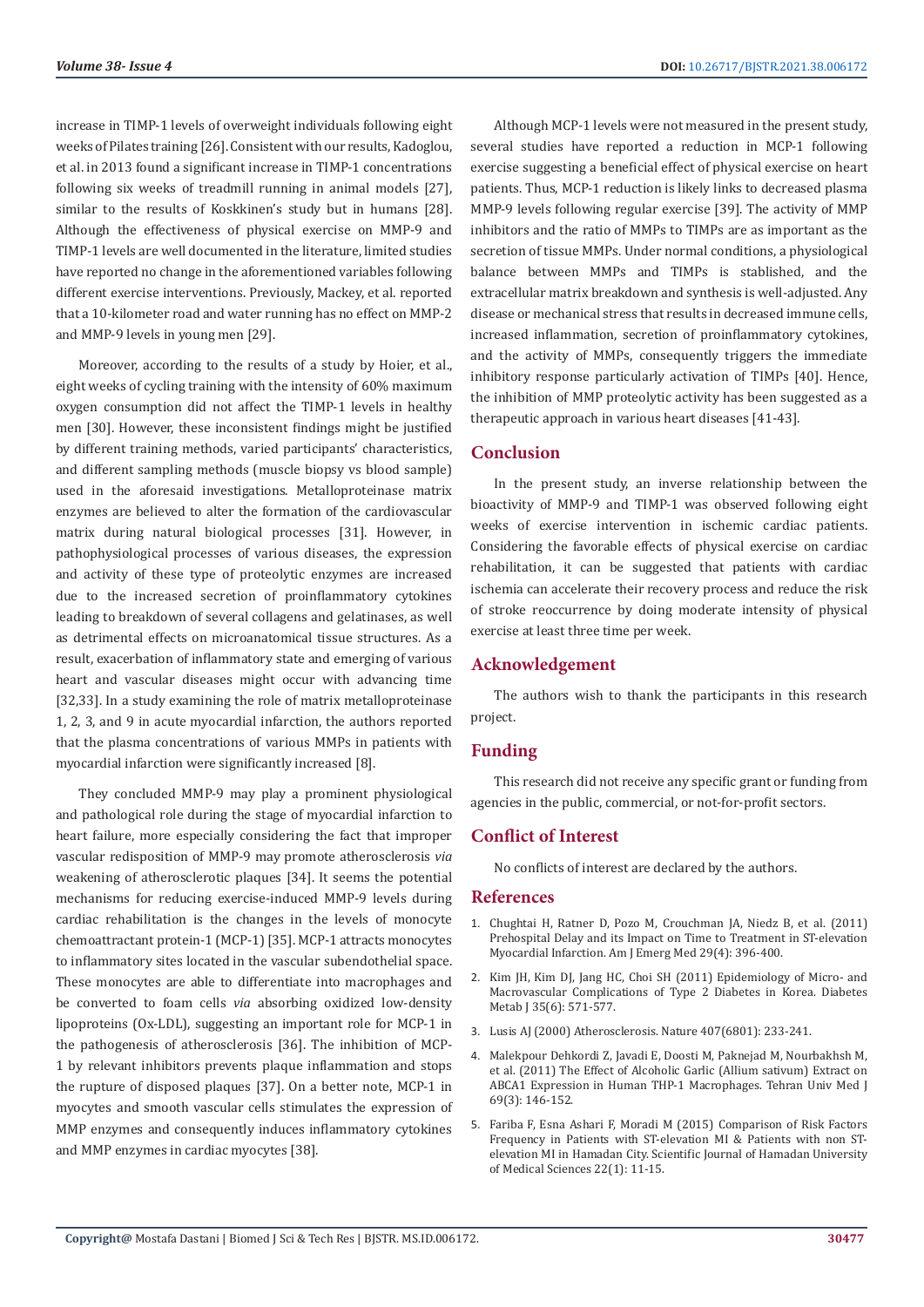- 6. Weiss TW, Furenes EB, Trø[seid M, Solheim S, Hjerkinn EM, et al. \(2010\)](https://pubmed.ncbi.nlm.nih.gov/20076844/)  [Prediction of Cardiovascular Events by Matrix Metalloproteinase](https://pubmed.ncbi.nlm.nih.gov/20076844/)  [\(MMP\)-9 in Elderly Men. Thromb Haemost 103\(3\): 679-681.](https://pubmed.ncbi.nlm.nih.gov/20076844/)
- 7. [Kjaer M \(2004\) Role of Extracellular Matrix in Adaptation of Tendon and](https://pubmed.ncbi.nlm.nih.gov/15044685/)  [Skeletal Muscle to Mechanical Loading. Physiol Rev 84\(2\): 649-698.](https://pubmed.ncbi.nlm.nih.gov/15044685/)
- 8. Tabatabaei Panah A, Akbarzadeh R, Khodaii Z, Ghaderian S (2016) Role of Matrix Metalloproteinase 1, 2, 3 and 9 in Acute Myocardial Infarction. Scientific-Research Journal of Shahed University 23(122): 29-39.
- 9. [Cleutjens JP, Kandala JC, Guarda E, Guntaka RV, Weber KT \(1995\)](https://pubmed.ncbi.nlm.nih.gov/8531210/)  [Regulation of Collagen Degradation in the Rat Myocardium after](https://pubmed.ncbi.nlm.nih.gov/8531210/)  [Infarction. J Mol Cell Cardiol 27\(6\): 1281-1292.](https://pubmed.ncbi.nlm.nih.gov/8531210/)
- 10. [Romanic AM, Burns Kurtis CL, Gout B, Berrebi Bertrand I, Ohlstein](https://pubmed.ncbi.nlm.nih.gov/11205871/)  [EH \(2001\) Matrix Metalloproteinase Expression in Cardiac Myocytes](https://pubmed.ncbi.nlm.nih.gov/11205871/)  [Following Myocardial Infarction in the Rabbit, Life Sciences 68\(7\): 799-](https://pubmed.ncbi.nlm.nih.gov/11205871/) [814.](https://pubmed.ncbi.nlm.nih.gov/11205871/)
- 11. [Lee Johnson J \(2014\) Matrix Metalloproteinases and Their Inhibitors in](https://www.dovepress.com/matrix-metalloproteinases-and-their-inhibitors-in-cardiovascular-patho-peer-reviewed-fulltext-article-MNM)  [Cardiovascular Pathologies: Current Knowledge and Clinical Potential.](https://www.dovepress.com/matrix-metalloproteinases-and-their-inhibitors-in-cardiovascular-patho-peer-reviewed-fulltext-article-MNM)  [Metalloproteinases in Medicine 1: 21-36.](https://www.dovepress.com/matrix-metalloproteinases-and-their-inhibitors-in-cardiovascular-patho-peer-reviewed-fulltext-article-MNM)
- 12. [Arpino V, Brock M, Gill SE \(2015\) The Role of TIMPs in Regulation of](https://pubmed.ncbi.nlm.nih.gov/25805621/)  [Extracellular Matrix Proteolysis. Matrix Biol 44-46: 247-254.](https://pubmed.ncbi.nlm.nih.gov/25805621/)
- 13. Farshidi H (2004) Causes of Readmission in Ischemic Heart Disease Patients. Scientific information database 8(2): 67-71.
- 14. Antam ME, Selwyn AP, Loscalszo (2012) Ischemic heart disease. In: Lango DL, (Edi.). Harrisons principles of medicine. (18<sup>th</sup> Edn.). New York: McGrow Hill, Health Profession Division, pp. 1998-2015.
- 15. Dalir Z, VahdatFeizabadi E, Mazlom S, RajaeeKhorasani A (2013) The Effect of Short-term Cardiac Rehabilitation Program on Anxiety and Depression in Patients After Coronary Artery Bypass Surgery. Evidence Based Care Journal 3(8): 33-42.
- 16. [Piepoli MF, Davos C, Francis DP, Coats AJ \(2004\) Exercise Training Meta-](https://pubmed.ncbi.nlm.nih.gov/14729656/)[Analysis of Trials in Patients with Chronic Heart Failure \(ExTraMATCH\).](https://pubmed.ncbi.nlm.nih.gov/14729656/)  [BMJ 328\(7433\): 189.](https://pubmed.ncbi.nlm.nih.gov/14729656/)
- 17. [Dakei SZ, Hemmat Far A, Azizbeigi K \(2014\) Effect of Resistance and](http://journal.icns.org.ir/article-1-164-en.html)  [Endurance Training Protocols on Functional Capacity and Quality of](http://journal.icns.org.ir/article-1-164-en.html)  [Life in Male Patients after Myocardial Infarction. Cardiovascular Nursing](http://journal.icns.org.ir/article-1-164-en.html)  [Journal 3\(1\): 26-33.](http://journal.icns.org.ir/article-1-164-en.html)
- 18. [Volaklis K, Spassis A, Tokmakidis S, Komotini \(2007\) Land Versus Water](https://pubmed.ncbi.nlm.nih.gov/17719306/)  [Exercise in Patients with Coronary Artery Disease: Effects on Body](https://pubmed.ncbi.nlm.nih.gov/17719306/)  [Composition, Blood Lipids, and Physical Fitness. American Heart Journal](https://pubmed.ncbi.nlm.nih.gov/17719306/)  [154\(3\): 560-566.](https://pubmed.ncbi.nlm.nih.gov/17719306/)
- 19. [Afzalaghaiee E, Hadian M, Attarbashi Moghadam B, Tavakol K, Zandparsa](https://www.sid.ir/en/journal/ViewPaper.aspx?ID=196965)  [A, et al. \(2010\) The Effects of Cardiac Rehabilitation on Changes in The](https://www.sid.ir/en/journal/ViewPaper.aspx?ID=196965)  [Lipid Profile of Iranian Male and Female with Coronary Artery Disease](https://www.sid.ir/en/journal/ViewPaper.aspx?ID=196965)  [Refered to Emam Khomeini Hospital Complex. MRJ 4\(1-2\): 45-49.](https://www.sid.ir/en/journal/ViewPaper.aspx?ID=196965)
- 20. Hajighasemi A, Ravasi A, Kordi M, Rashidlamir A, Ghorghi A (2017) Investigation of the Effect of Cardiac Rehabilitation Program on Peripheral Blood Mononuclear Cells ABCA1 Gene Expression in Myocardial Infractions Patient. Journal of Knowledge & Health 11(4): 23-29.
- 21. [Shokrallahnia Roshan A, Sadeghi H, Shirani SH, Nejatian M \(2013\)](https://rehabilitationj.uswr.ac.ir/browse.php?a_id=1121&sid=1&slc_lang=en)  [Effects of Strength Training and Cardiac Rehabilitation Programs on the](https://rehabilitationj.uswr.ac.ir/browse.php?a_id=1121&sid=1&slc_lang=en)  [Biomechanical Parameters of Blood Flow Velocity and Blood Flow Rate](https://rehabilitationj.uswr.ac.ir/browse.php?a_id=1121&sid=1&slc_lang=en)  [and its Relation with Arterial Stiffness Index in Brachial and Femoral](https://rehabilitationj.uswr.ac.ir/browse.php?a_id=1121&sid=1&slc_lang=en)  [Arteries with Coronary Artery Bypass Grafting Patients \(CABG\). Journal](https://rehabilitationj.uswr.ac.ir/browse.php?a_id=1121&sid=1&slc_lang=en)  [of Rehabilitation 14\(2\): 38-45.](https://rehabilitationj.uswr.ac.ir/browse.php?a_id=1121&sid=1&slc_lang=en)
- 22. [Hoang A, Tefft C, Duffy SJ, Formosa M, Henstridge DC, et al. \(2008\)](https://pubmed.ncbi.nlm.nih.gov/17481640/)  [ABCA1 Expression in Humans is Associated with Physical Activity and](https://pubmed.ncbi.nlm.nih.gov/17481640/)  [Alcohol Consumption. Atherosclerosis 197\(1\): 197-203.](https://pubmed.ncbi.nlm.nih.gov/17481640/)
- 23. [Mostafavi S, Saeidi M, Heidari H \(2012\) Effects of a Comprehensive](https://www.sid.ir/EN/JOURNAL/ViewPaper.aspx?ID=256032) [Cardiac Rehabilitation Program on the Quality of Life of Patients with](https://www.sid.ir/EN/JOURNAL/ViewPaper.aspx?ID=256032) [Cardio-Vascular Diseases. Journal of Research in Rehabilitation Sciences](https://www.sid.ir/EN/JOURNAL/ViewPaper.aspx?ID=256032) [7\(4\): 516-524.](https://www.sid.ir/EN/JOURNAL/ViewPaper.aspx?ID=256032)
- 24. [Borg GA \(1962\) Physical performance and perceived exertion: Gleerup](https://www.worldcat.org/title/physical-performance-and-perceived-exertion/oclc/459584683) [Lund.](https://www.worldcat.org/title/physical-performance-and-perceived-exertion/oclc/459584683)
- 25. [Pollock ML, Franklin BA, Balady GJ, Chaitman BL, Fleg JL, et al. \(2000\)](https://www.ahajournals.org/doi/full/10.1161/01.CIR.101.7.828) [Resistance Exercise in Individuals with and without Cardiovascular](https://www.ahajournals.org/doi/full/10.1161/01.CIR.101.7.828) [Disease Benefits, Rationale, Safety, and Prescription an Advisory from](https://www.ahajournals.org/doi/full/10.1161/01.CIR.101.7.828) [the Committee on Exercise, Rehabilitation, and Prevention, Council on](https://www.ahajournals.org/doi/full/10.1161/01.CIR.101.7.828) [Clinical Cardiology, American Heart Association. Circulation 101\(7\):](https://www.ahajournals.org/doi/full/10.1161/01.CIR.101.7.828) [828-833.](https://www.ahajournals.org/doi/full/10.1161/01.CIR.101.7.828)
- 26. [Seidanloo F, Farzanegi P \(2015\) Changes in Matrix Metallo-proteinases](https://pesquisa.bvsalud.org/portal/resource/pt/emr-185172) [2, 9 and Tissue Inhibitor of Matrix Metalloproteinase 1 to Synchronized](https://pesquisa.bvsalud.org/portal/resource/pt/emr-185172) [Exercise Training and Celery, as an Herbal Supplement, in Overweight](https://pesquisa.bvsalud.org/portal/resource/pt/emr-185172) [Women. Modaress Journal of Medical Sciences: Pathobiology 18\(1\):](https://pesquisa.bvsalud.org/portal/resource/pt/emr-185172) [107-118.](https://pesquisa.bvsalud.org/portal/resource/pt/emr-185172)
- 27. [Kadoglou NP, Moustardas P, Kapelouzou A, Katsimpoulas M, Giagini A, et](https://www.ncbi.nlm.nih.gov/pmc/articles/PMC3683610/) [al. \(2013\) The Anti-Inflammatory Effects of Exercise Training Promote](https://www.ncbi.nlm.nih.gov/pmc/articles/PMC3683610/) [Atherosclerotic Plaque Stabilization in Apolipoprotein E Knockout Mice](https://www.ncbi.nlm.nih.gov/pmc/articles/PMC3683610/) [with Diabetic Atherosclerosis. Eur J Histochem 57\(1\): e3.](https://www.ncbi.nlm.nih.gov/pmc/articles/PMC3683610/)
- 28. [Koskinen SO, Heinemeier KM, Olesen JL, Langberg H, Kjaer M \(2004\)](https://pubmed.ncbi.nlm.nih.gov/14506093/) [Physical Exercise Can Influence Local Levels of Matrix Metalloproteinases](https://pubmed.ncbi.nlm.nih.gov/14506093/) [and their Inhibitors in Tendon -Related Connective Tissue. J Appl Physiol](https://pubmed.ncbi.nlm.nih.gov/14506093/) [96\(3\): 861-864.](https://pubmed.ncbi.nlm.nih.gov/14506093/)
- 29. [Mackey AL, Donnelly AE, Swanton A, Murray F, Turpeenniemi Hujanen](https://pubmed.ncbi.nlm.nih.gov/16815778/) [T \(2006\) The Effects of Impact and Non-Impact Exercise on Circulating](https://pubmed.ncbi.nlm.nih.gov/16815778/) [Markers of Collagen Remodelling in Humans. J Sports Sci 24\(8\): 843-](https://pubmed.ncbi.nlm.nih.gov/16815778/) [848.](https://pubmed.ncbi.nlm.nih.gov/16815778/)
- 30. [Hoier B, Nordsborg N, Andersen S, Jensen L, Nybo L, et al. \(2012\) Pro](https://pubmed.ncbi.nlm.nih.gov/22155930/)[and Anti-Angiogenic Factors in Human Skeletal Muscle in Response to](https://pubmed.ncbi.nlm.nih.gov/22155930/) [Acute Exercise and Training. J Physiol 590\(3\): 595-606.](https://pubmed.ncbi.nlm.nih.gov/22155930/)
- 31. [Kim HE, Dalal SS, Young E, Legato MJ, Weisfeldt ML, et al. \(2000\)](https://pubmed.ncbi.nlm.nih.gov/11018073/) [Disruption of the Myocardial Extracellular Matrix Leads to Cardiac](https://pubmed.ncbi.nlm.nih.gov/11018073/) [Dysfunction. The Journal of Clinical Investigation 106\(7\): 857-866.](https://pubmed.ncbi.nlm.nih.gov/11018073/)
- 32. [Murphy G, Cockett MI, Stephens PE, Smith BJ, Docherty AJ \(1987\)](https://www.ncbi.nlm.nih.gov/pmc/articles/PMC1148528/) [Stromelysin is an Activator of Procollagenase. A Study with Natural and](https://www.ncbi.nlm.nih.gov/pmc/articles/PMC1148528/) [Recombinant Enzymes. Biochemistry Journal 248\(1\): 265-268.](https://www.ncbi.nlm.nih.gov/pmc/articles/PMC1148528/)
- 33. [Lee SW, Song KE, Shin DS, Ahn SM, Ha ES, et al. \(2005\) Alterations in](https://pubmed.ncbi.nlm.nih.gov/16005367/) [peripheral Blood Levels of TIMP-1, MMP-2, and MMP-9 in Patients with](https://pubmed.ncbi.nlm.nih.gov/16005367/) [Type-2 Diabetes. Diabetes Res Clin Pract 69\(2\): 175-179.](https://pubmed.ncbi.nlm.nih.gov/16005367/)
- 34. [Galis ZS, Khatri JJ \(2002\) Matrix Metalloproteinases in Vascular](https://pubmed.ncbi.nlm.nih.gov/11861412/) [Remodeling and Atherogenesis: the Good, the Bad, and the Ugly. Circ Res](https://pubmed.ncbi.nlm.nih.gov/11861412/) [90\(3\): 251-262.](https://pubmed.ncbi.nlm.nih.gov/11861412/)
- 35. [Farzanegi P \(2014\) Impact of the Synchronization of Portulaca Oleracea](https://pesquisa.bvsalud.org/portal/resource/pt/emr-152934) [and Aerobic Training on Levels of MMP2 and MMP9 and TIMP1 in](https://pesquisa.bvsalud.org/portal/resource/pt/emr-152934) [Diabetic Women Type II. Res Mol Med 2\(2\): 34-39.](https://pesquisa.bvsalud.org/portal/resource/pt/emr-152934)
- 36. [Lin J, Kakkar V, Lu X \(2014\) Impact of MCP-1 in Atherosclerosis. Curr](https://pubmed.ncbi.nlm.nih.gov/24862889/) [Pharm Des 20\(28\): 4580-4588.](https://pubmed.ncbi.nlm.nih.gov/24862889/)
- 37. [Niu J, Kolattukudy PE \(2009\) Role of MCP-1 in Cardiovascular Disease:](https://pubmed.ncbi.nlm.nih.gov/19566488/) [Molecular Mechanisms and Clinical Implications. Clin Sci 117\(3\): 95-](https://pubmed.ncbi.nlm.nih.gov/19566488/) [109.](https://pubmed.ncbi.nlm.nih.gov/19566488/)
- 38. [Azfer A, Niu J, Rogers LM, Adamski FM, Kolattukudy PE \(2006\) Activation](https://pubmed.ncbi.nlm.nih.gov/16617122/) [of Endoplasmic Reticulum Stress Response During the Development of](https://pubmed.ncbi.nlm.nih.gov/16617122/) [Ischemic Heart Disease. Am J Physiol Heart Circ Physiol 291\(3\): H1411-](https://pubmed.ncbi.nlm.nih.gov/16617122/) [1420.](https://pubmed.ncbi.nlm.nih.gov/16617122/)
- 39. [Kazemi A \(2017\) Effect of High Intensity Interval Training on Visceral](https://www.sid.ir/EN/JOURNAL/ViewPaper.aspx?ID=544580) [and Subcutaneous Levels of MCP-1 and Plasma Insulin and Glucose in](https://www.sid.ir/EN/JOURNAL/ViewPaper.aspx?ID=544580) [Male Rats. Razi Journal of Medical Sciences 23\(152\): 29-37.](https://www.sid.ir/EN/JOURNAL/ViewPaper.aspx?ID=544580)